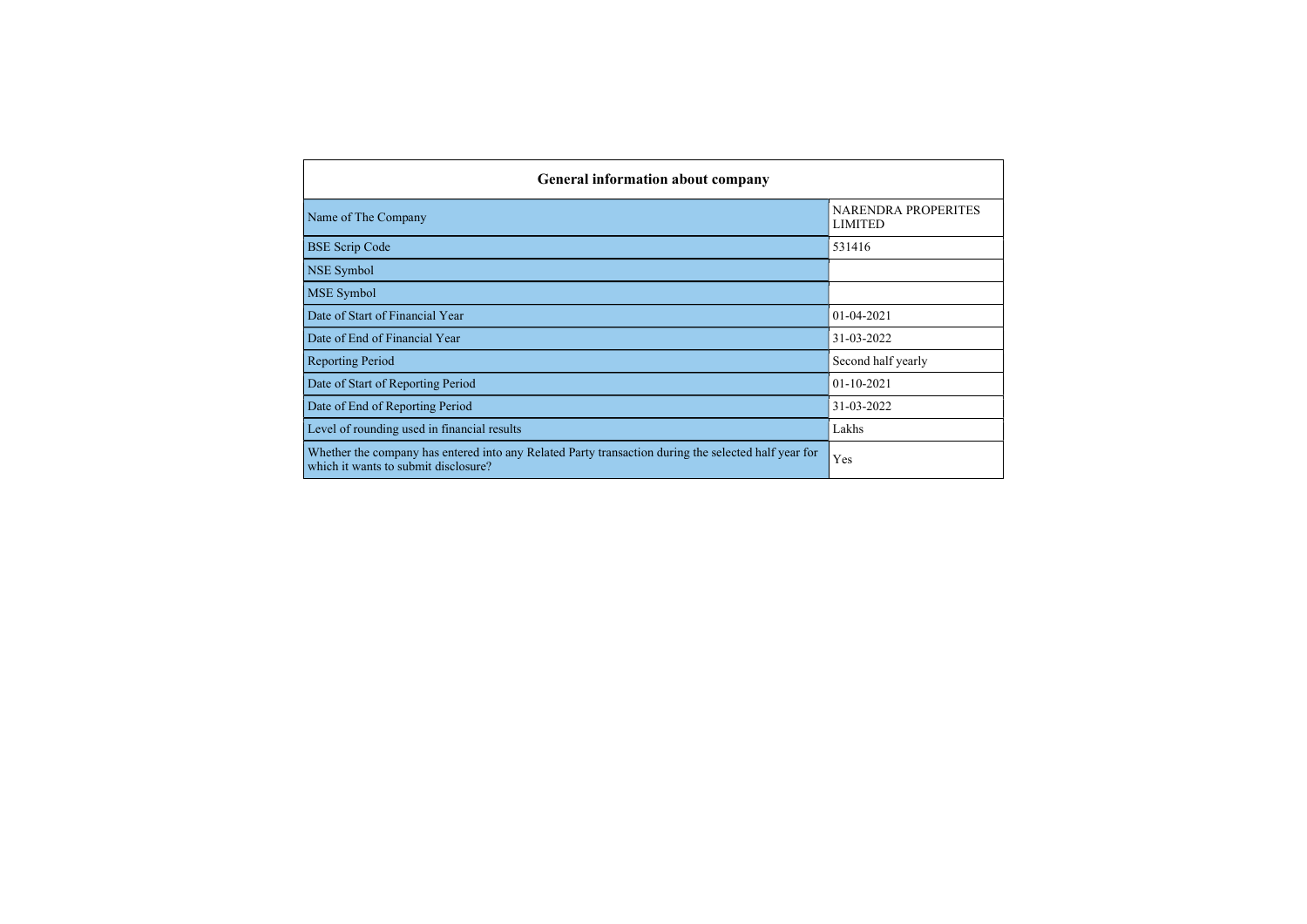| <b>Related party transactions</b>                        |                                              |                                      |                                        |                            |                                                                                                                                                           |                                            |                                                                               |                            |                                                          |                                                          |                                                          |                                                          |                                                          |    |
|----------------------------------------------------------|----------------------------------------------|--------------------------------------|----------------------------------------|----------------------------|-----------------------------------------------------------------------------------------------------------------------------------------------------------|--------------------------------------------|-------------------------------------------------------------------------------|----------------------------|----------------------------------------------------------|----------------------------------------------------------|----------------------------------------------------------|----------------------------------------------------------|----------------------------------------------------------|----|
|                                                          |                                              | <b>Sr</b>                            |                                        | 2                          | $\overline{3}$                                                                                                                                            | $\overline{4}$                             | 5                                                                             | 6                          | $\overline{7}$                                           | 8                                                        | 9                                                        | 10                                                       | 11                                                       | 12 |
| A. Details of related party                              | Name of the<br>related party                 | Narendra C<br>Maher                  | Chirag N<br>Maher                      | Mahendra K<br>Maher        | Preethi S<br>Maher                                                                                                                                        | Nishank<br>Sakariya                        | The<br>Aluminium &<br>Glassware<br>Emporium                                   | Narendra<br>Sakariya       | Babubhai P<br>Patel                                      | K S<br>Subramanian                                       | Kavita Patel                                             | Jitesh D<br>Maher                                        | Nishant<br>Agarwal                                       |    |
|                                                          | Categories<br>of related<br>parties          | Promoters                            | Promoters                              | Promoters                  | Other related<br>party                                                                                                                                    | Promoters                                  | Other related<br>party                                                        | Promoters                  | Key<br>management<br>personnel of<br>entity or<br>parent | Key<br>management<br>personnel of<br>entity or<br>parent | Key<br>management<br>personnel of<br>entity or<br>parent | Key<br>management<br>personnel of<br>entity or<br>parent | Key<br>management<br>personnel of<br>entity or<br>parent |    |
|                                                          | description<br><sub>of</sub><br>relationship | Director of the<br>Company           | Managing<br>Director of the<br>company | Director of the<br>Company | Company                                                                                                                                                   | Director of the Director of the<br>Company | Narendra C<br>Maher and<br>Mahendra K<br>Maher are<br>Partners of the<br>Firm | Director of<br>the Company | Director of the<br>Company                               | Director of<br>the Company                               | Director of the<br>Company                               | Chief<br>Financial<br>Officer                            | Company<br>Secretary                                     |    |
|                                                          |                                              | PAN of<br>related party              |                                        |                            | AAHPM8353R   AAEPC4963A   AAHPM9707H   AAFPM3074P   AEFPN8248A   AAAFT2505R   AASPS7064C   AACPP7162N   EXSPS7933F   AKKPP0820B   AAFPJ2641F   AIIPA4908M |                                            |                                                                               |                            |                                                          |                                                          |                                                          |                                                          |                                                          |    |
|                                                          |                                              | CIN of<br>related party              |                                        |                            |                                                                                                                                                           |                                            |                                                                               |                            |                                                          |                                                          |                                                          |                                                          |                                                          |    |
| <b>B.</b> Details of<br>related<br>party<br>transactions |                                              | Purchase of<br>goods and<br>services |                                        |                            |                                                                                                                                                           |                                            |                                                                               |                            |                                                          |                                                          |                                                          |                                                          |                                                          |    |
|                                                          |                                              | Sale of<br>goods and<br>services     |                                        |                            |                                                                                                                                                           |                                            |                                                                               |                            |                                                          |                                                          |                                                          |                                                          |                                                          |    |
|                                                          |                                              | Purchase of<br>fixed assets          |                                        |                            |                                                                                                                                                           |                                            |                                                                               |                            |                                                          |                                                          |                                                          |                                                          |                                                          |    |
|                                                          |                                              | Sale of fixed<br>assets              |                                        |                            |                                                                                                                                                           |                                            |                                                                               |                            |                                                          |                                                          |                                                          |                                                          |                                                          |    |
|                                                          |                                              | Rendering<br>of services             |                                        |                            |                                                                                                                                                           |                                            |                                                                               |                            |                                                          |                                                          |                                                          |                                                          |                                                          |    |
|                                                          |                                              | Receiving of<br>services             | 450000                                 |                            |                                                                                                                                                           |                                            |                                                                               |                            | 450000                                                   |                                                          |                                                          |                                                          |                                                          |    |
|                                                          |                                              | Leases                               |                                        |                            |                                                                                                                                                           |                                            |                                                                               | 381150                     |                                                          |                                                          |                                                          |                                                          |                                                          |    |
|                                                          |                                              | Loans and<br>advances<br>given       |                                        |                            |                                                                                                                                                           |                                            |                                                                               |                            |                                                          |                                                          |                                                          |                                                          |                                                          |    |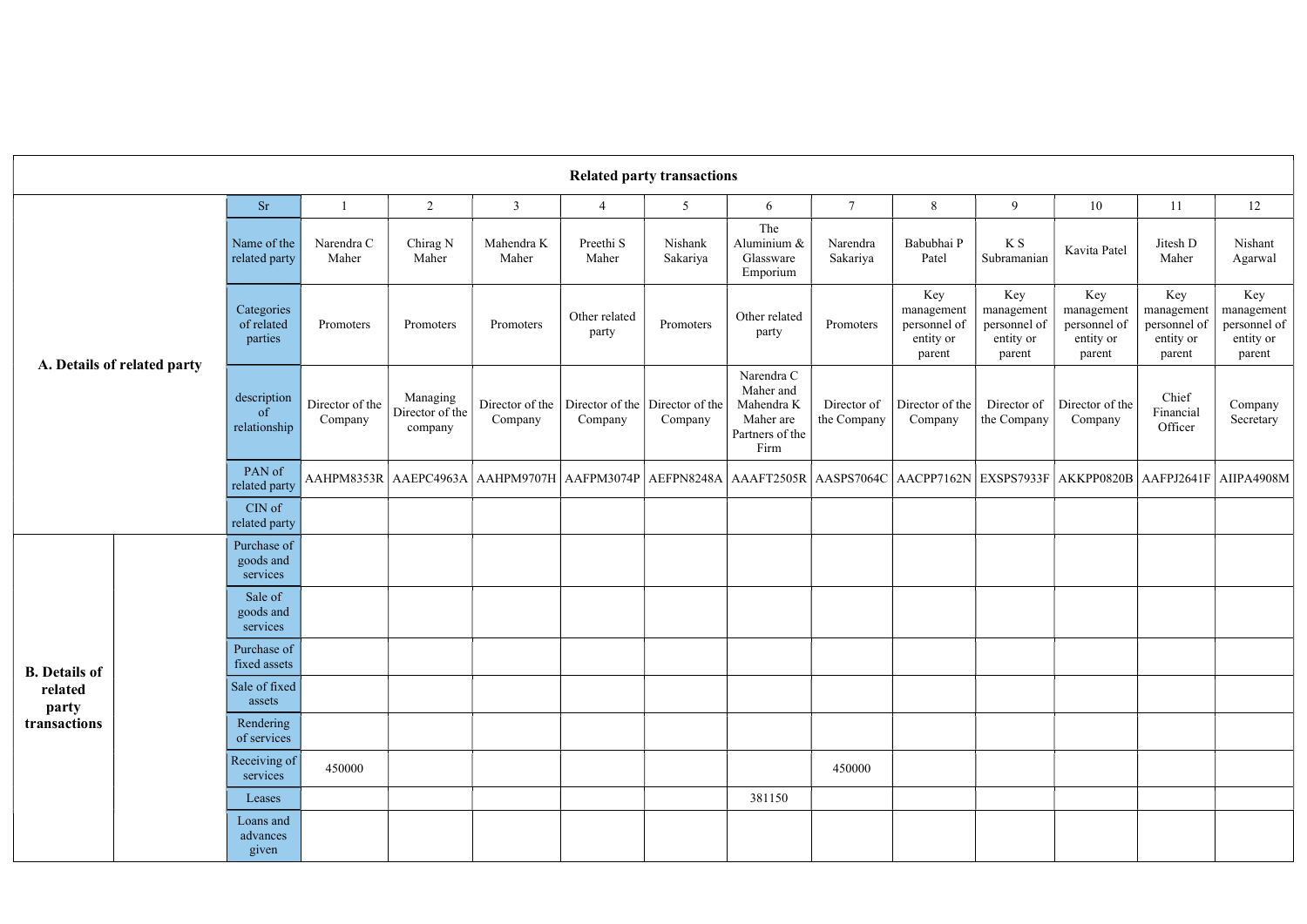|  | Loans and<br>advances<br>taken                    | 12000000                   |  |
|--|---------------------------------------------------|----------------------------|--|
|  | Loans and<br>advances<br>given that<br>are repaid |                            |  |
|  | Loans and<br>advances<br>taken that<br>are repaid |                            |  |
|  | Deposits<br>placed                                |                            |  |
|  | Deposits<br>taken                                 |                            |  |
|  | Transfer of<br>research &<br>development          |                            |  |
|  | Transfers<br>under lease<br>agreement             |                            |  |
|  | Equity<br>investment                              |                            |  |
|  | Impairment<br>in equity<br>investment             |                            |  |
|  | Expense for<br>bad or<br>doubtful<br>debts        |                            |  |
|  | Guarantees<br>or collateral<br>given              |                            |  |
|  | Guarantees<br>or collateral<br>taken              |                            |  |
|  | Interest<br>income                                |                            |  |
|  | Interest paid<br>414170<br>597146                 | 568556<br>81647<br>1342579 |  |
|  | Dividend<br>income                                |                            |  |
|  | Dividend<br>paid                                  |                            |  |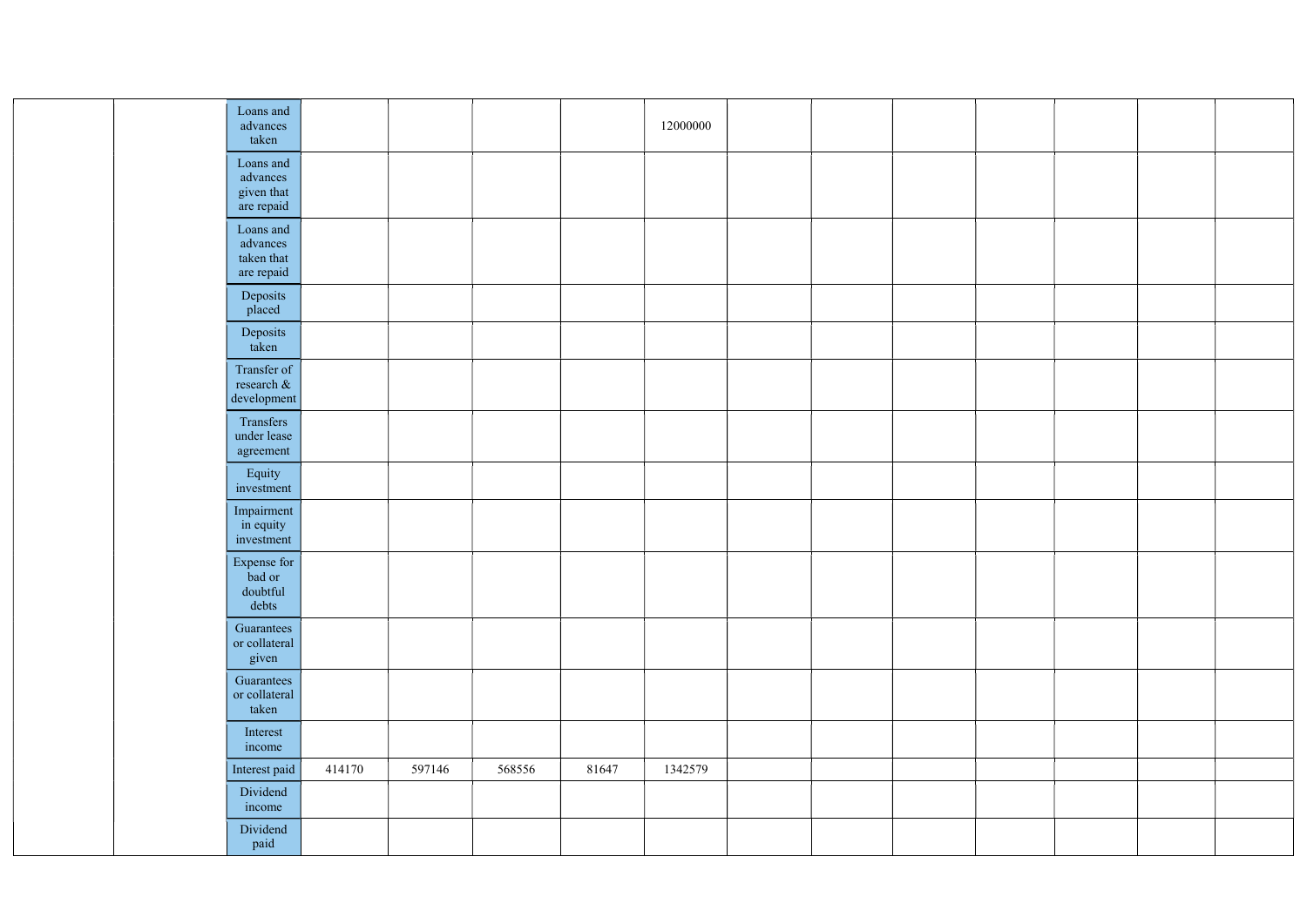|                                           |                              | Management<br>contracts<br>including for<br>deputation<br>of<br>employees  |        |              |        |       |          |       |       |       |       |        |       |
|-------------------------------------------|------------------------------|----------------------------------------------------------------------------|--------|--------------|--------|-------|----------|-------|-------|-------|-------|--------|-------|
|                                           |                              | Settlement<br>of liabilities<br>by entity on<br>behalf of<br>related party |        |              |        |       |          |       |       |       |       |        |       |
|                                           |                              | Short term<br>employee<br>benefits                                         |        | 750000       |        |       |          |       |       |       |       | 550550 | 72000 |
|                                           |                              | Post<br>employment<br>benefits                                             |        |              |        |       |          |       |       |       |       |        |       |
|                                           | Remuneration                 | Other long-<br>term<br>benefits                                            |        |              |        |       |          |       |       |       |       |        |       |
|                                           |                              | Termination<br>benefits                                                    |        |              |        |       |          |       |       |       |       |        |       |
|                                           |                              | Share based<br>payments                                                    |        |              |        |       |          |       |       |       |       |        |       |
|                                           |                              | Others                                                                     | 25000  | $\mathbf{0}$ | 21000  | 21000 | 18000    | 18000 | 35000 | 23000 | 15000 |        |       |
|                                           | Receivables                  | Secured                                                                    |        |              |        |       |          |       |       |       |       |        |       |
|                                           |                              | Un Secured                                                                 |        |              |        |       |          |       |       |       |       |        |       |
|                                           | <b>Payables</b>              | Secured                                                                    |        |              |        |       |          |       |       |       |       |        |       |
|                                           |                              | Un Secured                                                                 |        |              |        |       |          |       |       |       |       |        |       |
| $\mathbf{C}$ .<br>Outstanding<br>balances | <b>Loans</b> and<br>advances | Secured<br>Un Secured                                                      |        |              |        |       |          |       |       |       |       |        |       |
|                                           | given                        |                                                                            |        |              |        |       |          |       |       |       |       |        |       |
|                                           | <b>Loans</b> and             | Secured                                                                    |        |              |        |       |          |       |       |       |       |        |       |
|                                           | advances<br>taken            | Un Secured                                                                 | 350834 | 477388       | 467683 | 65272 | 13148928 |       |       |       |       |        |       |
|                                           | <b>Deposits</b>              | Secured                                                                    |        |              |        |       |          |       |       |       |       |        |       |
|                                           | placed                       | Un Secured                                                                 |        |              |        |       |          |       |       |       |       |        |       |